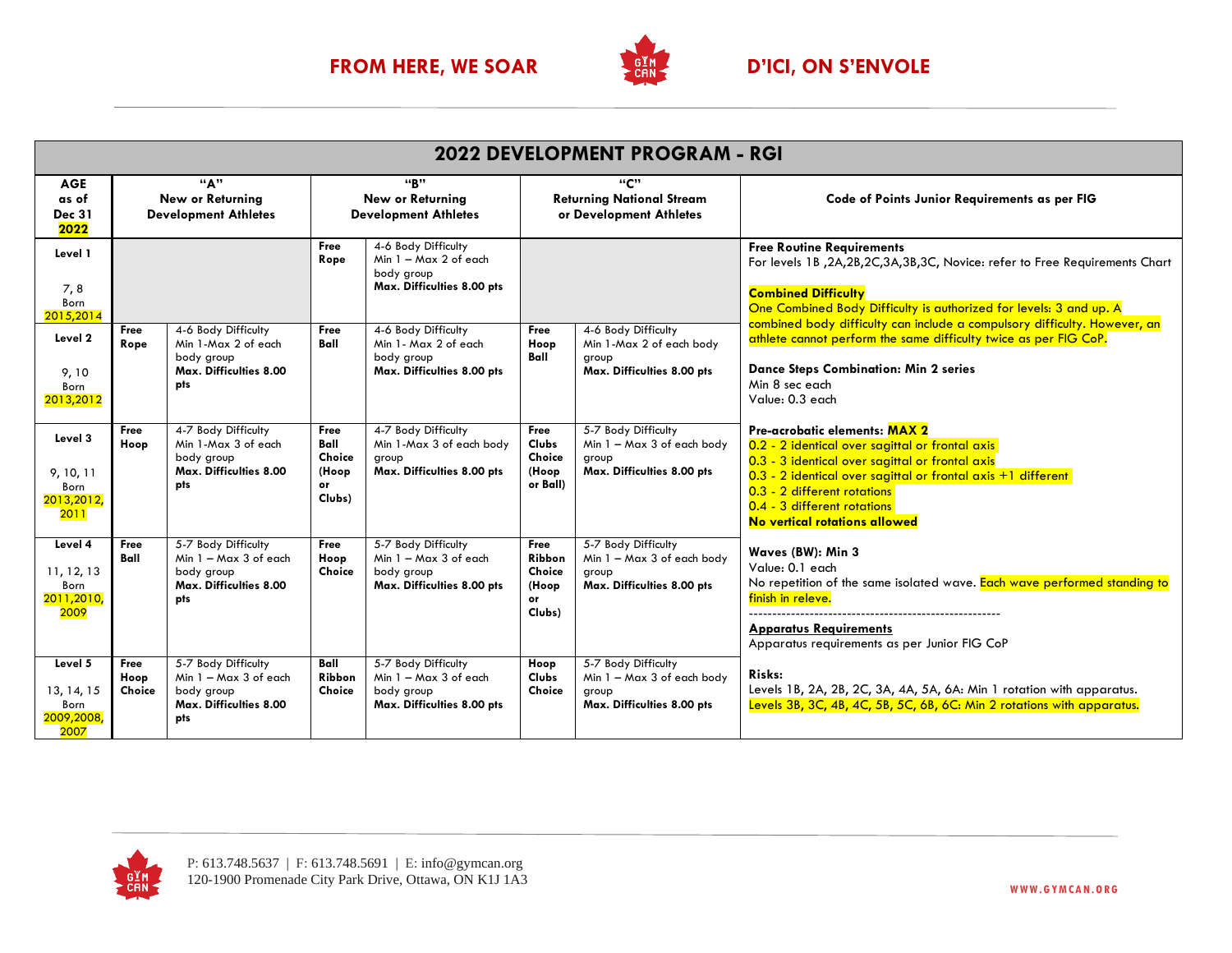| Level 6<br>15 & up<br>Born<br>2007 and<br><mark>older</mark> | Ball<br>Hoop<br>Choice | 5-7 Body Difficulty<br>Min 1 – Max 3 of each<br>body group<br>Max. Difficulties 8.00<br>pts | Ball<br><b>Clubs</b><br>Choice | 5-7 Body Difficulty<br>Min 1 – Max 3 of each<br>body group<br>Max. Difficulties 8.00 pts | Hoop<br>Ribbon<br>Choice | 5-7 Body Difficulty<br>Min 1 – Max 3 of each body<br>group<br>Max. Difficulties 8.00 pts | Risk may be counted if a gymnast throws during a rotation OR completes<br>rotation under a throw OR catches in a rotation<br>MAX 4 risks<br>Apparatus difficulty: Min 1, Max 15<br>Number of required specific fundamental and fundamental technical groups<br>as per table in COP. |
|--------------------------------------------------------------|------------------------|---------------------------------------------------------------------------------------------|--------------------------------|------------------------------------------------------------------------------------------|--------------------------|------------------------------------------------------------------------------------------|-------------------------------------------------------------------------------------------------------------------------------------------------------------------------------------------------------------------------------------------------------------------------------------|
|--------------------------------------------------------------|------------------------|---------------------------------------------------------------------------------------------|--------------------------------|------------------------------------------------------------------------------------------|--------------------------|------------------------------------------------------------------------------------------|-------------------------------------------------------------------------------------------------------------------------------------------------------------------------------------------------------------------------------------------------------------------------------------|

## ADDITIONAL NOTES:

- Level 1: Gymnasts will not be ranked or scores publicly displayed. The same form of recognition must be given to all athletes.
- For all levels musical accompaniment of voice with words may be used for all individual exercises in respect to ethics
- Apparatus of choice (does not include "Free"): One set of awards will be given for choice apparatus. All-Around is the total of three routines.
- National Stream Individuals from the previous year, must enter Category "B" or "C"(age appropriate level: Level 3B or 3C, 4B or 4C, 5B or 5C, 6B or 6C
- RGI Development Levels: 1B, 2A, 2B, 2C, 3A, 3B, 3C: Refer to the GymCan Compulsory Body Difficulties chart
- RGI Development Gymnasts: cannot challenge one age level up.
- Regional Participation: 3B, 3C, 4B, 4C, 5B, 5C, 6B, 6C

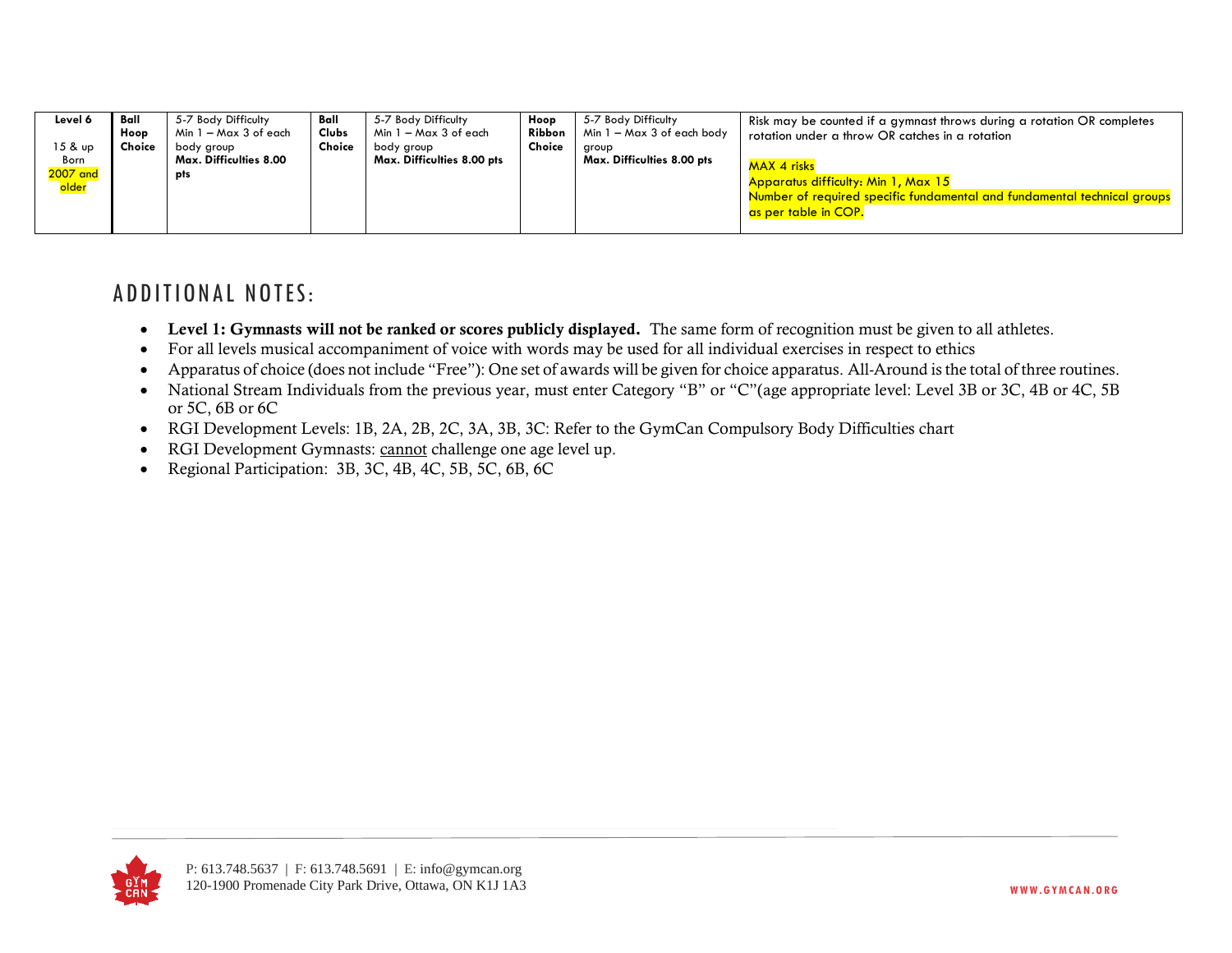| 2022 DEVELOPMENT PROGRAM - RGG                                                                                        |                                          |                                    |                                                                                                                                                                                                                                                                                                                                      |                                                                                |  |  |
|-----------------------------------------------------------------------------------------------------------------------|------------------------------------------|------------------------------------|--------------------------------------------------------------------------------------------------------------------------------------------------------------------------------------------------------------------------------------------------------------------------------------------------------------------------------------|--------------------------------------------------------------------------------|--|--|
| AGE as of<br>Dec 2022                                                                                                 | <b>Apparatus</b><br>and # of gymnasts    | <b>Routine</b><br>Length (minutes) | Composition                                                                                                                                                                                                                                                                                                                          | <b>Formations &amp; Collaborations</b>                                         |  |  |
| <b>Basic Developmental/</b><br><b>Introductory Level</b><br>(This Group is not<br>ranked)<br>7,8<br>Born<br>2015,2014 | Free<br>3 & 4<br>5                       | $1:15 - 1:30$                      | 3 body difficulties (1 each group) (3 x 0.30)<br>$2$ acrobatics $(2 \times 0.30)$<br>dance steps $(1 \times 0.30)$<br><mark>1 body wave (1 x 0.3)</mark><br>$3$ collaborations ( $3 \times 0.3$ ) (C)<br>Total value 3.00 pts                                                                                                        | Minimum 4 formations for groups of 4&<br><b>Minimum 3 formations for Trio</b>  |  |  |
| <b>Level 2</b><br>9, 10<br>Born<br>2013, 2012                                                                         | Ball<br>3 & 4<br>5                       | $1:45 - 2:00$                      | 3 body difficulties (1 each group) (3 x 0.30)<br>diff. with exchange (1 x 0.30) min 4 m a part<br>$1$ body wave $(1 \times 0.30)$<br>$3$ acrobatics $(3 \times 0.30)$<br>$2$ dance steps $(2 \times 0.30)$<br>3 collaborations (3 x 0.30) (CC)<br>1 collaboration with rotation (1 x 0.3) {CR} or<br>${C_R2}$<br>Total value 4.2 pts | Minimum 4 formations for groups of 4&<br><b>Minimum 3 formations for Trio</b>  |  |  |
| Level 3<br>11, 12<br>Born<br>2011, 2010                                                                               | Rope<br>3 & 4<br>5                       | $2:00 - 2:15$                      | 3 diff. without exchange (1BD from each body<br>group)<br>2 difficulties with exchange<br>{Max. 6 difficulties (1 by choice)<br>Min. 4 collaborations (Min. 3 CC)<br>Max.1 R<br>Min. 2 dance steps<br>Min. 2 body waves<br>Min. 2 of each specific fundamental app. el.                                                              | Minimum 4 formations for groups of 4 &<br><b>Minimum 3 formations for Trio</b> |  |  |
| Level 4<br>13, 14<br>Born<br>2009, 2008                                                                               | Ribbon<br>$\alpha$<br>Hoop<br>3 & 4<br>5 | $2:15 - 2:30$                      | 3 diff. without exchange (1BD from each body<br>group)<br>3 difficulties with exchange<br>Max. 7 difficulties (1 by choice)<br>Min. 4 collaborations (Min. 3 CC)<br>Max.1 R<br>Min. 2 dance steps<br>Min. 2 body waves<br>Min. 2 of each specific fundamental app. el.                                                               | Minimum 4 formations for groups of 4&<br>Minimum 3 formations for Trio         |  |  |

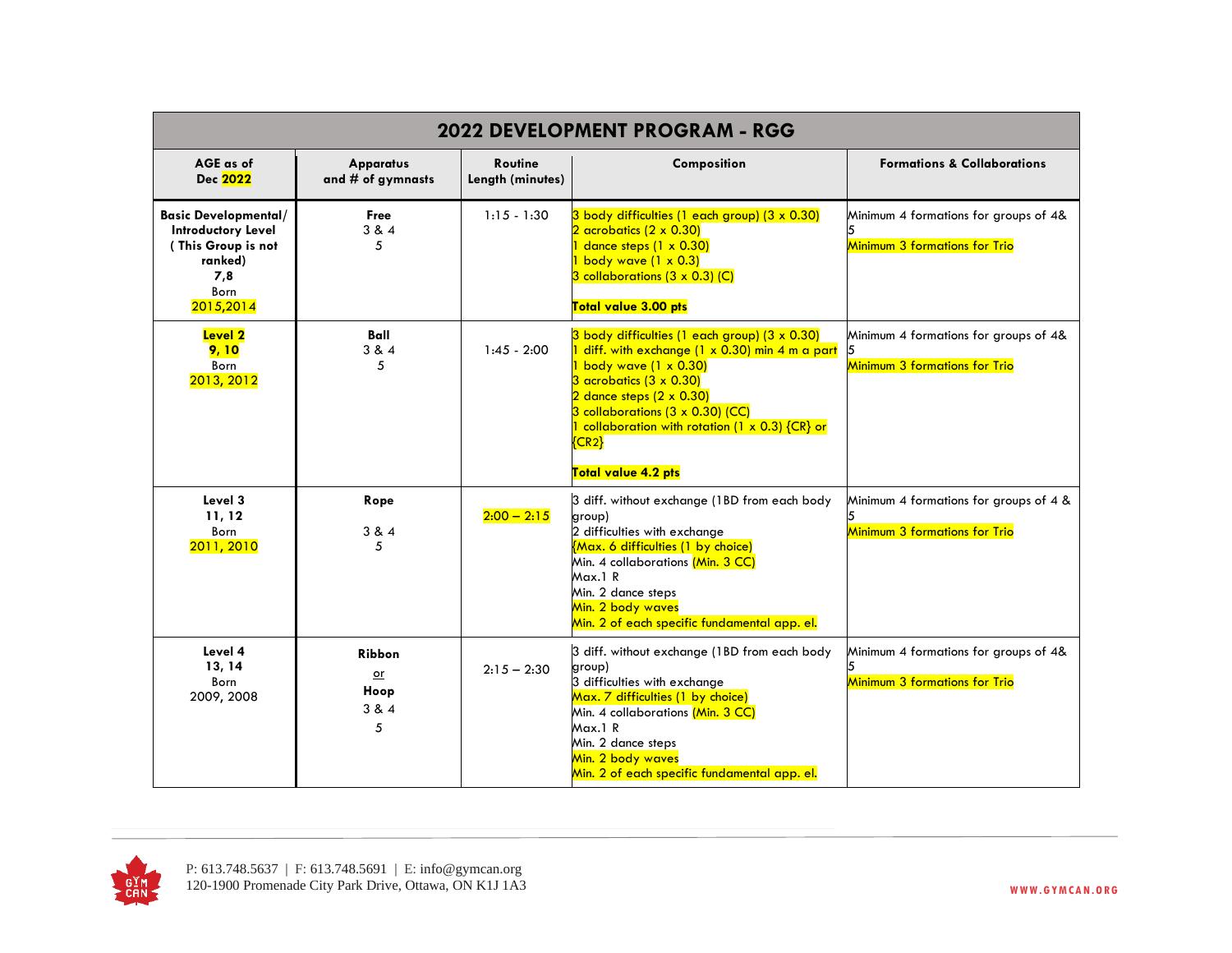| Level 5<br>$15 & \text{up}$<br>Born<br>2007 & older | Choice of:<br><b>Single Apparatus:</b><br>Ball<br>or<br>Mixed $2 & 3$ ; $4 & 5$<br>hoop & 2 clubs<br>2 hoops & 2 clubs<br>2 hoops & 4 clubs<br>3 hoops & 4 clubs | $2:15 - 2:30$ | 4 diff. without exchange (1BD from each body<br>group) (1 BD combination is allowed)<br>3 difficulties with exchange<br>Max. 8 difficulties (1 by choice)<br>Min. 4 collaborations (Min. 3 CC)<br>Max.1 R<br>Min. 2 dance steps<br>Min. 2 body waves<br>Min. 2 of each specific fundamental app. el. | Minimum 4 formations for groups of 4&<br><b>Minimum 3 formations for Trio</b> |
|-----------------------------------------------------|------------------------------------------------------------------------------------------------------------------------------------------------------------------|---------------|------------------------------------------------------------------------------------------------------------------------------------------------------------------------------------------------------------------------------------------------------------------------------------------------------|-------------------------------------------------------------------------------|
|-----------------------------------------------------|------------------------------------------------------------------------------------------------------------------------------------------------------------------|---------------|------------------------------------------------------------------------------------------------------------------------------------------------------------------------------------------------------------------------------------------------------------------------------------------------------|-------------------------------------------------------------------------------|

## ADDITIONAL NOTES:

- D form is required to be submitted. The D form will be given back to the coaches for improvement analysis and feedback purposes.
- Basic Developmental/Introductory Group will not be ranked or scores publicly displayed. The D form will be given back to the coaches for improvement analysis and feedback purposes. The same form of recognition must be given to all Basic Developmental/Introductory Group.
- For all group levels the Fundamental Apparatus Technical Groups may be performed during the Body Difficulties, Dance Steps Combinations, Dynamic Elements with Rotation criteria, Collaborations, Exchanges or connecting elements.
- All Fundamental Apparatus Technical group are not required for group exercises.
- Minimum 1 Fundamental Apparatus Technical element is required for Dance Steps Combinations.
- Variety of choice from Fundamental Apparatus Technical group and Non-Fundamental Apparatus Technical group is required.
- Body difficulties, Exchanges, Dance Steps, Combinations, Dynamic Elements with rotation criteria, and Collaborations for Level 1 & 2 are valued 0.3 each, regardless of their value in the CoP. This will allow the gymnasts and coaches to focus on technical execution of the body and apparatus movements rather than the value of it. This requirement is also in line with the FIG Age Group Development Model.
- Lack of variety is penalized in the Artistic component.
	- o 0.3 deduction for less than 1 difficulty of each body group
	- o 0.3 deduction for less than the required number BD
	- o 0.3 deduction for more than the required number of BD above 0.1
	- $\circ$  0.3 deduction for less than the required number of Exchange Difficulties
- Athletes may compete in a group one age level up from the level they compete at as individuals (excluding Level 1 or any athlete aged 8 and younger)
- An athlete cannot compete in both a Development group of 3 & 4 and a Development group of 5 in the same competitive season
- An athlete cannot compete in both a Development group and a National group of any type in the same competitive season unless they move up from a Development group to a National group. They cannot then move back to a Development group in the same season.
- One National Stream gymnast may compete in an age-appropriate Development group of 5 or in a Development Level 5 group of 4 or 5 provided she is not in a National group.
- An athlete may compete in one Development group AND one AGG group in the same year.